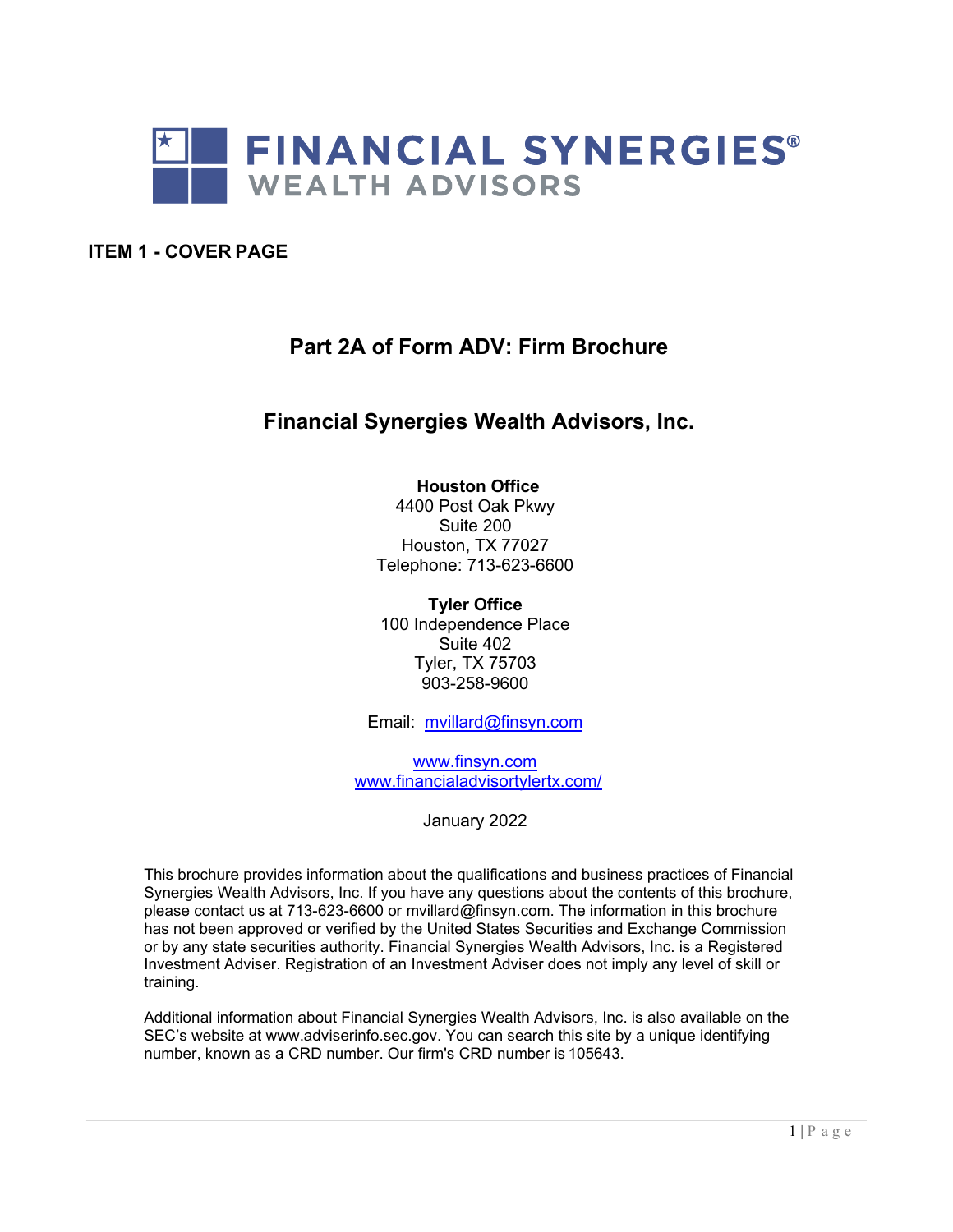# <span id="page-1-0"></span>**ITEM 2 - MATERIAL CHANGES**

Item 5 was updated reflecting fees for the Envestnet Platform.

Item 8 was updated to reflect additional risks associated with recommendations regarding investing in cryptocurrency.

We will further provide you with a new Brochure as necessary based on changes or new information, at any time, without charge. You may request a copy of this document, free of charge, at any time.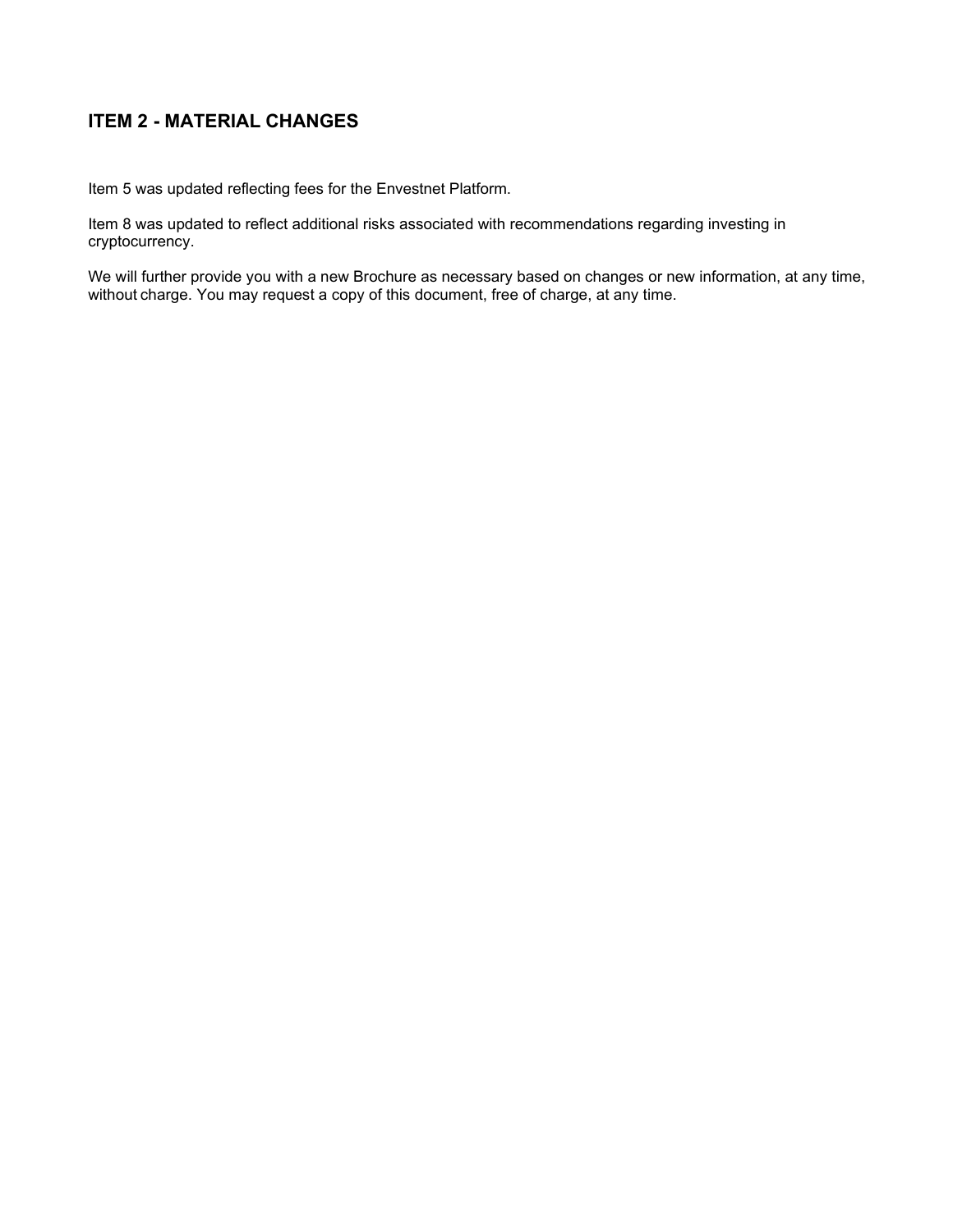# <span id="page-2-0"></span>**ITEM 3 - TABLE OF CONTENTS**

# Contents

| ITEM 11 - CODE OF ETHICS, PARTICIPATION OR INTEREST IN CLIENT TRANSACTIONS AND PERSONAL |  |
|-----------------------------------------------------------------------------------------|--|
|                                                                                         |  |
|                                                                                         |  |
|                                                                                         |  |
|                                                                                         |  |
|                                                                                         |  |
|                                                                                         |  |
|                                                                                         |  |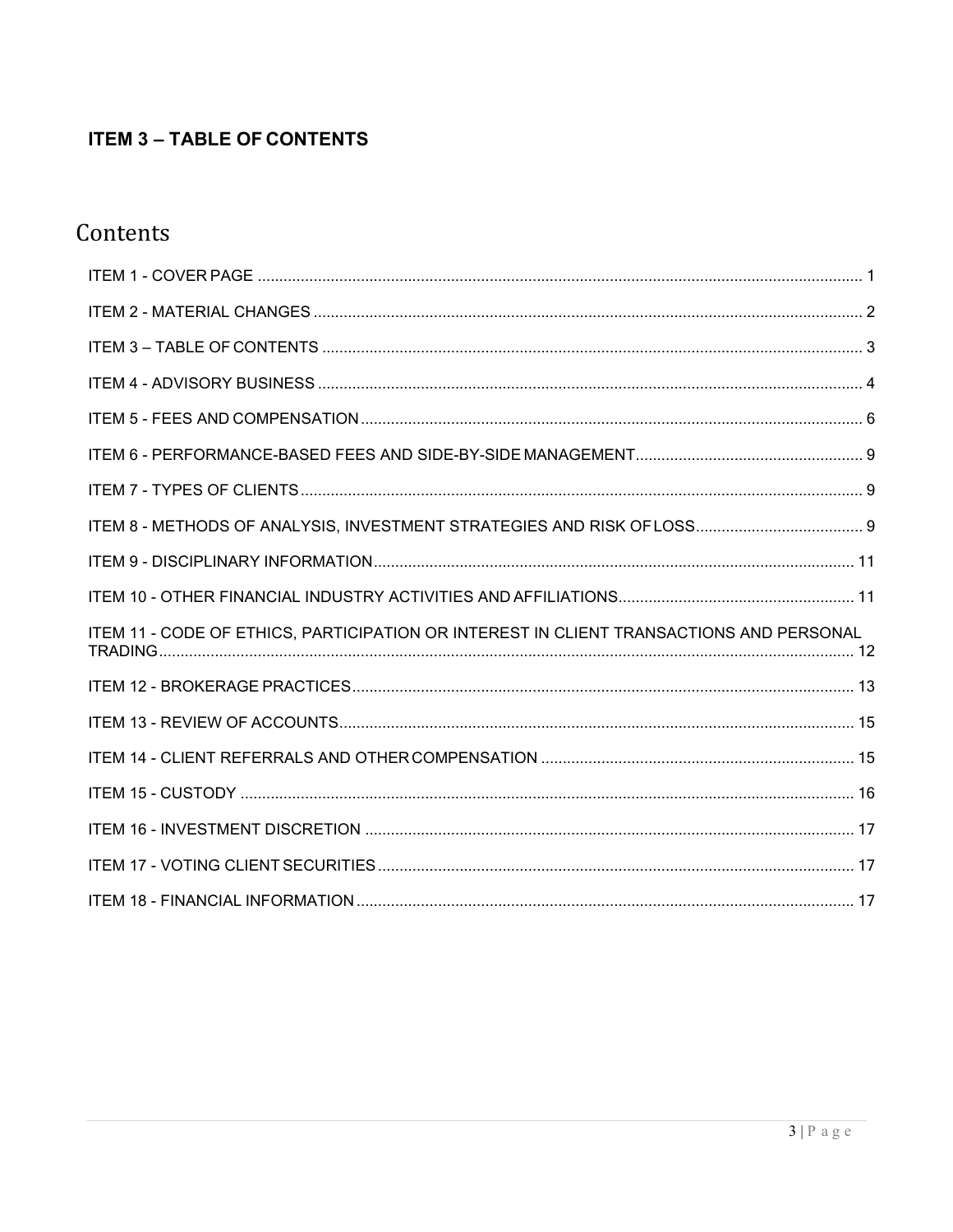# <span id="page-3-0"></span>**ITEM 4 - ADVISORY BUSINESS**

Financial Synergies Wealth Advisors, Inc. (Financial Synergies) is an SEC-registered investment adviser with its principal place of business located in Houston, Texas. Financial Synergies began conducting business as a registered investment adviser in 1986. Financial Synergies also conducts business under the following names: Financial Synergies and Financial Synergies Pathway. Michael Booker is President and majority shareholder. Michael Minter, Heath Hightower and Bryan Zschiesche are minority shareholders. Financial Synergies offers the following advisory services to clients:

### **Investment Management Services**

We manage investment advisory accounts using a diversified asset allocation approach. Each portfolio is designed to meet a particular investment goal. We manage these advisory accounts on a discretionary and nondiscretionary basis - with account supervision guided by the stated objectives of the client (e.g., capital appreciation, growth, income, or growth and income).

Through discussions in which the client's goals and objectives are established, we will determine which portfolio allocation is best suited to the client's individual needs and circumstances. Once the appropriate allocation has been determined, the Investment Plan will be presented to the client, after which the assets will be invested accordingly. Clients will have the opportunity to place reasonable restrictions on the types of investments to be held in the portfolio. Clients will retain individual ownership of all securities.

Each investment portfolio consists primarily of no-load mutual funds and exchange traded funds (ETFs). As appropriate, portfolios may also include individual equities, bonds, variable annuities, variable life insurance products and/or other investment products. Weighting among funds or other securities and asset classes is determined by the appropriate allocation.

In order to ensure that our initial determination of an appropriate portfolio continues to be suitable, and that the client's account continues to be managed in a manner fitting to the client's financial circumstances, we will seek to maintain client suitability information current at all times. To assist us in these efforts, we ask that clients notify us promptly of any change in their financial circumstances.

We monitor Investment Management Services accounts at least weekly and rebalance these accounts as needed. If we believe that a particular investment is performing inadequately, or that a different investment has become more suitable for the portfolio's goal, then we will recommend a different investment and reinvest the client's assets in accordance with the discretionary authority granted by the client. In the case of nondiscretionary accounts, the client will make the recommended changes. Clients may impose restrictions on investing in certain securities or types of securities.

We also offer Pathway®, a financial goals-based investment program designed for people in the early stages of building wealth.

Envestnet Platform: The Envestnet platform is a web-based managed account platform intended to assist financial advisors and financial institutions in managing their business through the Envestnet Platform tools. Through the Envestnet Platform, Financial Synergies can allocate an Advisory Client's assets among the separately managed account program ("SMA Program"), fund strategist portfolios program ("FSP Program"), and unified managed account program ("UMA Program") and determine the suitability of the asset allocation and investment options for each Advisory Client. The proposal generation tool provided by Envestnet is solely for the use of Financial Synergies in connection with Financial Synergies service to Advisory Clients.

# **Financial Planning Services**

We also provide advice in the form of Financial Planning. Clients engaging the firm to provide this service receive a written or digital report containing a detailed financial plan designed to achieve the client's stated financial goals and objectives. After we have completed the initial financial plan, we will continue to monitor the progress of the plan and consult with the client on an ongoing basis.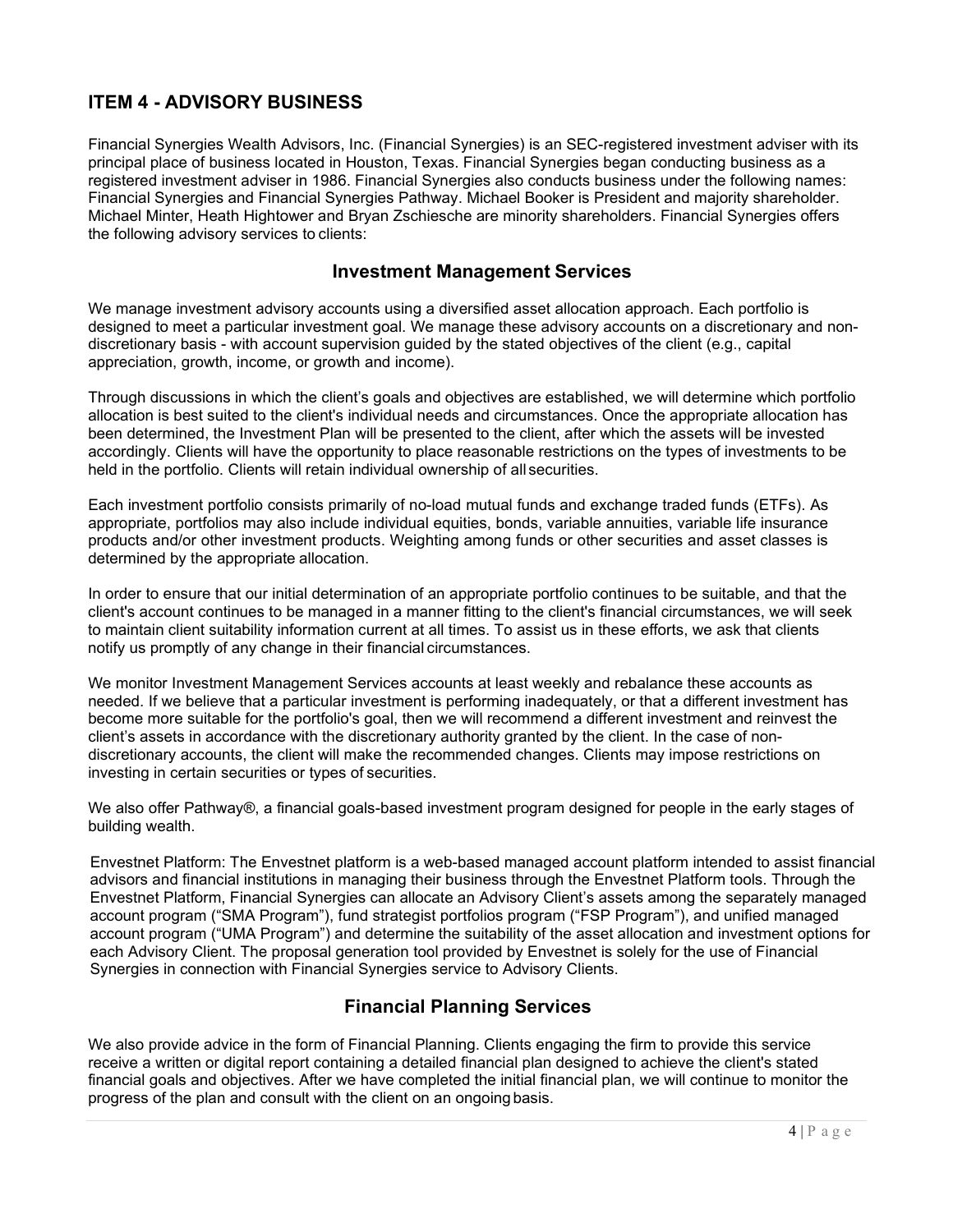In general, our financial plans fall into two broad categories:

#### 1. Needs Analysis and Planning

The Needs Analysis Plans are usually modular in nature and tend to focus on one or two specific financial goals. Examples of some of these types of plans are:

- College Education
- Portfolio Allocation
- Cash Flow
- Budget & Savings
- Major Purchase (e.g., home purchase)
- Basic Retirement Projections

#### 2. Advanced Retirement Planning

Our Advanced Retirement Plans are more detailed and comprehensive than the Needs Analysis planning option. These plans are usually more appropriate for clients closer to their age of retirement and have some idea of what their living expenses and needs will be. Our Advanced Retirement Plans take into consideration many of the following areas:

- Living Expense Projections
- Assets & Liabilities
- Income & Savings
- Investments Analysis
- Portfolio Allocation Analysis
- Portfolio Distribution Strategies
- Taxes & Inflation
- Growth Rates
- Insurance Needs

We gather the required information through in-depth personal interviews and questionnaires, including the client's current financial status, future goals and attitudes towards risk. Each financial planning engagement closes with a written or digital report.

# **Held Away Account Services**

We provide an additional service for accounts not under our Investment Management Service where it is not possible for us to enact trades through the normal custodian. These are primarily 401(k) accounts, 529 plans, and variable annuities. We meet with clients regularly to review the current holdings in these accounts, suggest and place appropriate trades, monitor the accounts, and provide statements and performance reporting on an ongoing basis.

We DO NOT participate in any wrap fee programs.

# **Amount of Managed Assets**

We manage assets on either a discretionary basis or non-discretionary basis. As of December 2021, the values of these assets are as follows:

| <b>Discretionary Assets:</b>   | \$1,112,640,025 |
|--------------------------------|-----------------|
| Non-Discretionary Assets:      | \$0             |
| Total Assets Under Management: | \$1,112,640,025 |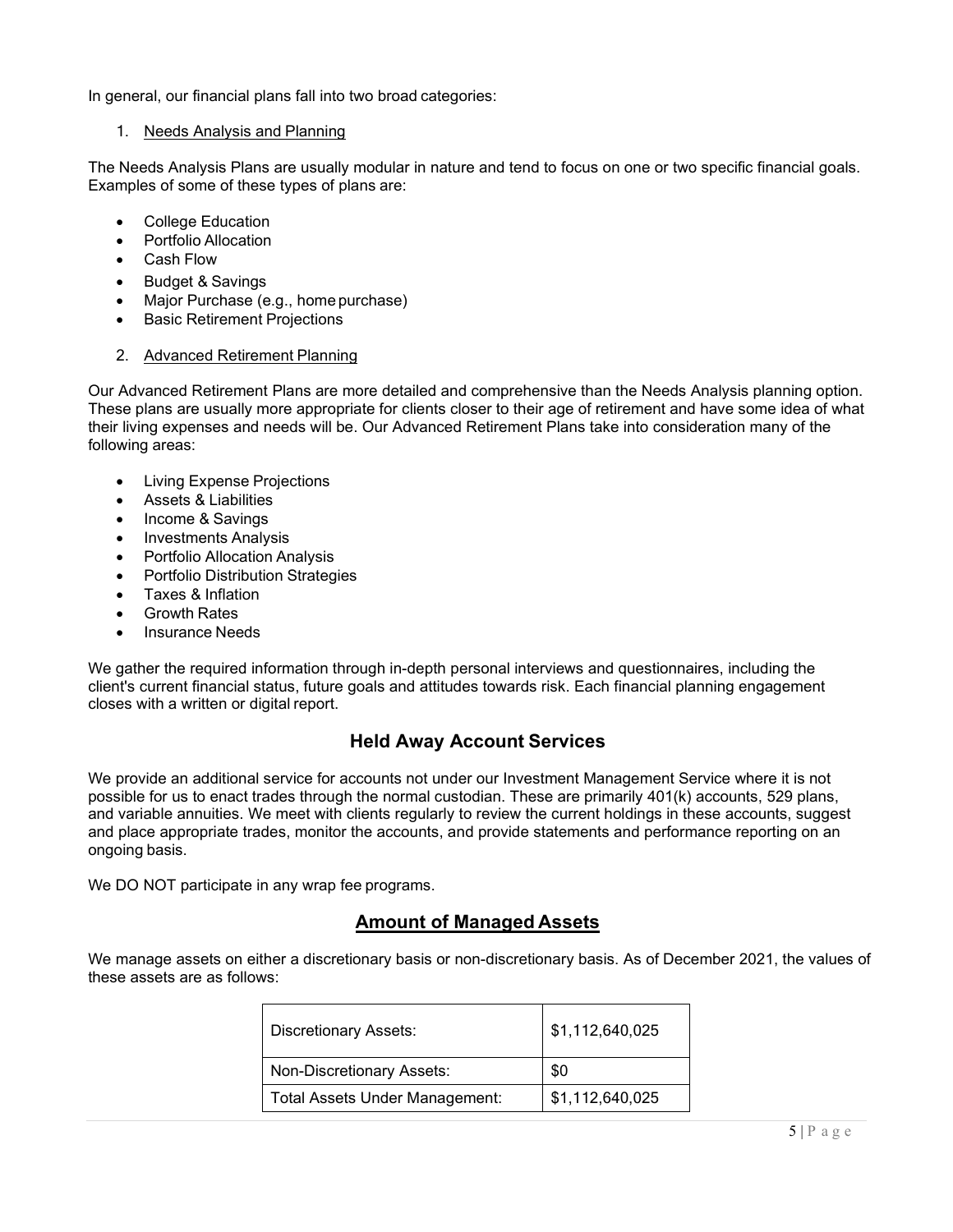# <span id="page-5-0"></span>**ITEM 5 - FEES AND COMPENSATION**

#### **We are compensated solely via a management fee for our advisory services.**

Our fees are charged in one of two ways, as agreed in advance with the client: 1) an annual fee based on a percentage of assets under management, or 2) a performance-based fee.

#### ASSET-BASED FEE:

Most of our clients compensate us through an asset-based fee. Under this approach, our management fee is calculated as a percentage of the value of our client's account(s) per year. We use a standardized scale to generate this percentage fee. This fee ranges from 0.75% to 1.50%. In limited cases and under special circumstances, we will depart from our standardized approach and negotiate a modified scaled fee or flat percentage fee.

For Clients utilizing the Envestnet Platform, the fee schedule is as follows:

| <b>Account Assets</b> | Platform Fee*                        |
|-----------------------|--------------------------------------|
| First \$5,000,000     | 4 basis points per account, per year |
| Next \$5,000,000      | 3 basis points per account, per year |
| Over \$10,000,000     | 2 basis points per account, per year |

\*This is in addition to the asset-based fee noted above.

- Custodial fees and portfolio manager fees (as applicable) are not included within the platform fee.
- Access to Envestnet | PMC Research Services included within the Platform Fee.
- Minimum annual per account fee: \$50

Tax Overlay Services & Impact Overlay Services

| <b>Account Assets</b> | <b>Overlay Service Fee</b> |
|-----------------------|----------------------------|
| First \$10,000,000    | 10 basis points            |
| Next \$15,000,000     | 8 basis points             |
| Over \$25,000,000     | 5 basis points             |
|                       |                            |

• Accounts utilizing both Impact and Tax overlay service will be charged only one Overlay Service Fee.

We typically require a minimum of \$1,000,000 in assets for Investment Management Services. The minimum for the **Financial Synergies Pathway Program** is \$250,000. We can, however, choose to waive our minimum in certain situations. We may group certain related client accounts for the purposes of determining the annualized fee.

Our compensation is based only on a percentage of assets under management.

#### **How Fees Are Billed**

Unless otherwise agreed, fees are directly deducted from the client's custodial account, in advance, on a quarterly basis. The first payment is due at the beginning of the first full quarter after the client executes the Agreement. The first fee will include both the normal quarterly fee paid in advance and a pro-rated fee adjusted for contributions and withdrawals for the first partial quarter. Subsequent payments are due and will be assessed on the first day of each calendar quarter. The fee is based on the value of the account as of the close of business on the last business day of the preceding quarter as valued by the custodian. For additional contributions greater than or equal to \$1,000 made to the accounts during the quarter, fees are pro-rated from that date to the last day of the quarter. For withdrawals greater than or equal to \$1,000 from accounts during a quarter, fees are refunded on a pro-rata basis. No adjustments are made for additions or withdrawals less than \$1,000. For account balances under \$250,000, fees are debited monthly, in advance in accordance with the executed agreement.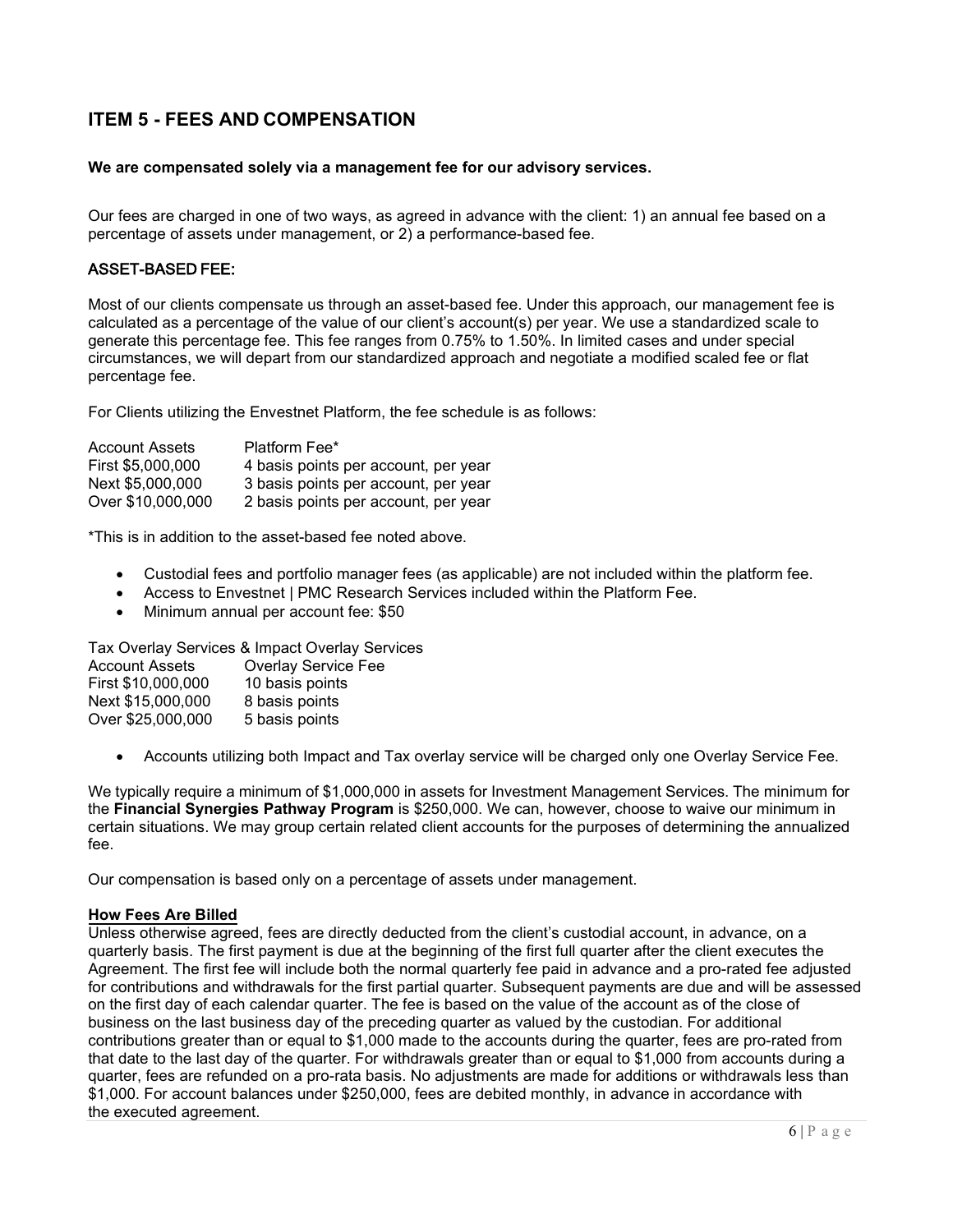### **PERFORMANCE-BASED FEE:**

Although rare, some clients may prefer a Performance-Based Fee rather than an Asset-Based Fee. We may enter into this fee arrangement with the client as permitted by applicable regulations. To qualify for a Performance-Based Fee arrangement, the client must have at least \$1,000,000 under our management or a net worth of more than \$2,100,000 – excluding primary residence.

Under a Performance-Based Fee arrangement, we may charge fees of up to 20% of the account's net profits generated per calendar quarter provided that such amount is only applied to the portion of the profits that exceeds any cumulative gains. The fee is calculated and charged on a quarterly basis in arrears using a "high watermark" methodology – which entails the establishment of a new "watermark" based on the highest level of cumulative portfolio gains at the end of any given calendar quarter. Contributions to an account increase the watermark by the amount of the contribution, and withdrawals from an account reduce the watermark by the amount of the withdrawal. A Performance-Based Fee is charged only if the most recent calendar quarter's watermark is higher than any previous quarter's watermark adjusted for any contributions or withdrawals. The initial period used for performance-based fees shall be from the date of the first buy through the last day of the calendar quarter.

| <b>Portfolio Value</b>            | <b>Client Share of Gain</b> | <b>Our Share of Gain</b> |
|-----------------------------------|-----------------------------|--------------------------|
| $\frac{1}{2}$ \$1 Mill - \$5 Mill | 80%                         | 20%                      |
| \$5 Mill - \$10 Mill              | 85%                         | 15%                      |
| $$10$ Mill & Up                   | 90%                         | 10%                      |

#### **Clients can qualify for Performance-Based Fee breakpoints based on the following chart:**

Net profits mean all income or gain attributable to a client's account from any source including, but not limited to: interest, dividends, distributions, options and futures premiums, and realized and unrealized capital gains, less any expenses paid with respect to the client's account including but not limited to administrative charges, fees charged by Financial Synergies, margin interest and securities brokerage fees. Contributions or withdrawals by the client from the account are not included in calculation of net profits, although income and gain resulting from additions are counted.

In addition, the client is charged a 0.25% Annual Administration Fee, which is assessed quarterly in advance. This administration fee is calculated as a percentage of assets under management and is subject to the same policies and procedures that are outlined in the Asset-Based Fee section. Financial Synergies reserves the right to waive this administration fee in certain circumstances.

The initial period used for calculating administration fees shall be from the initial date of engagement through the last day of the calendar quarter. Subsequent calculation periods shall be the next calendar quarter period and each quarter thereafter, unless earlier terminated.

To help clients understand the impact of paying a Performance-Based Fee versus a standard Asset-Based Fee, the following example is provided:

An account has a beginning value of \$500,000 and during the quarter the account earns \$50,000 and has an ending value of \$550,000. If the client paid the standard 1.50% management fee, the client would have been charged at the beginning of the quarter a management fee of  $$1,875$  ((\$500,000 x 1.50%) / 4). Under a Performance-Based Fee arrangement the client would owe \$10,000 (\$50,000 x 20%). On the other hand, if the account incurred a loss during the quarter, then Financial Synergies would not earn a Performance-Based Fee. However, if the client is paying a standard Asset-Based Fee, we would earn a fee regardless of if the account incurred a gain or loss.

**\*\*It is anticipated that over time the client's account value will increase, thus making the Performance-Based Fee schedule more expensive than the Asset-Based Fee schedule.**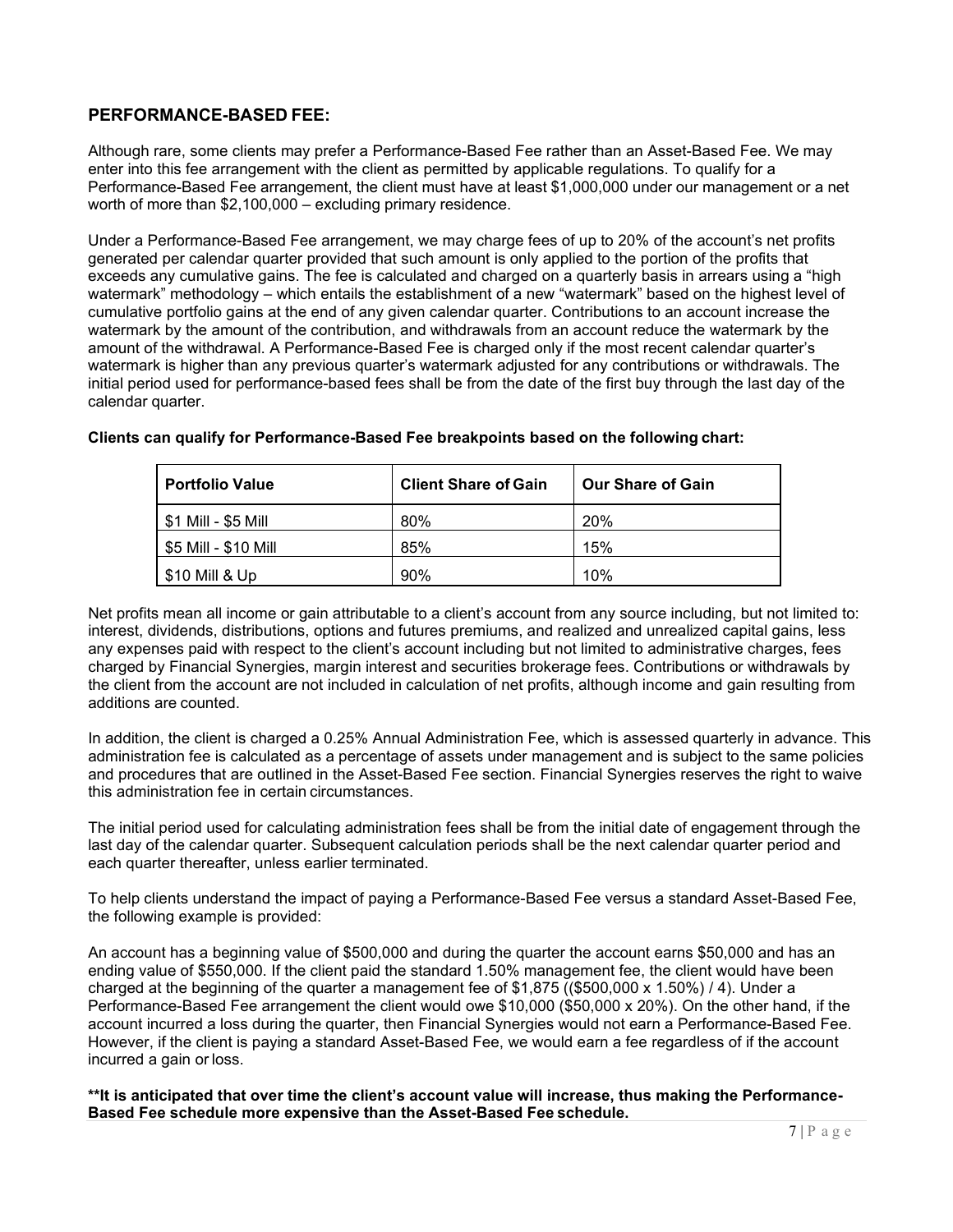### **Held Away Account Services**

We charge an annual fee for services provided to these held away accounts, which is deducted from a non-IRA account under our Investment Management Service on a quarterly basis in advance. Fees are based on the assets within these accounts and are charged the same rate as the client's Asset Management Agreement fee schedule annually according to the valuation of the accounts at the close of the quarter as valued by the account custodian.

### **General Information**

**Negotiability of Fees**: In certain circumstances, all fees may be negotiable. Financial Synergies reserves the right to adjust the fee schedule for accounts depending on the size and type of account and the services required. In some cases, negotiation of fees may result in different fees being charged for similar services and may be less than the stated fees. In addition, certain family members and personal acquaintances of Financial Synergies' affiliated persons may receive advisory services at a discounted rate which is not generally available to advisory clients.

**Termination**: A client agreement may be canceled at any time, by either party, for any reason upon notice to the other party. As disclosed above, certain fees are paid in advance of services provided. Upon termination of any account, any prepaid, unearned fees will be promptly refunded according to the number of days remaining in the billing period.

**Other Fees and Expenses**: All fees paid to Financial Synergies for investment advisory services are separate and distinct from the fees and expenses charged by mutual funds and ETFs to their shareholders. In the case of mutual funds, these fees and expenses are described in each fund's prospectus. These fees will generally include a management fee, other fund expenses, and a possible distribution fee. The client could invest in a fund directly, without the services of Financial Synergies. In that case, the client would not receive the services provided by Financial Synergies which are designed, among other things, to assist the client in determining which fund or funds are most appropriate to each client's financial condition and objectives. Accordingly, the client should review both the fees charged by the funds and the fees charged by Financial Synergies to fully understand the total amount of fees to be paid by the client and to thereby evaluate the advisory services being provided.

**Additional Fees and Expenses**: In addition to Financial Synergies' advisory fees, clients are responsible for the fees and expenses charged by custodians and imposed by broker-dealers.

**Advisory Fees in General**: Clients should note that similar advisory services may (or may not) be available from other registered (or unregistered) investment advisors for similar or lower fees.

**ERISA Clients:** Financial Synergies provides all prospective clients subject to Section 408(b)(2) of the Employee Retirement Income Security Act of 1974 (ERISA) with a Section 408(b)(2) Fee and Services Disclosure. Additionally, the Agreement executed between any ERISA plan and Financial Synergies includes both a description of services that the firm will provide each ERISA plan, and whether such services are provided by Financial Synergies as a fiduciary or a non-fiduciary.

When we provide investment advice to you regarding your retirement plan account or individual retirement account, we are fiduciaries within the meaning of Title I of the Employee Retirement Income Security Act and/or the Internal Revenue Code, as applicable, which are laws governing retirement accounts. The way we make money creates some conflicts with your interests, so we operate under a special rule that requires us to act in your best interest and not put our interest ahead of yours. Under this special rule's provisions, we must:

- Meet a professional standard of care when making investment recommendations (give prudent advice).
- Never put our financial interests ahead of yours when making recommendations (give loyal advice).
- Avoid misleading statements about conflicts of interest, fees, and investments.
- Follow policies and procedures designed to ensure that we give advice that is in your best interest.
- Charge no more than is reasonable for our services; and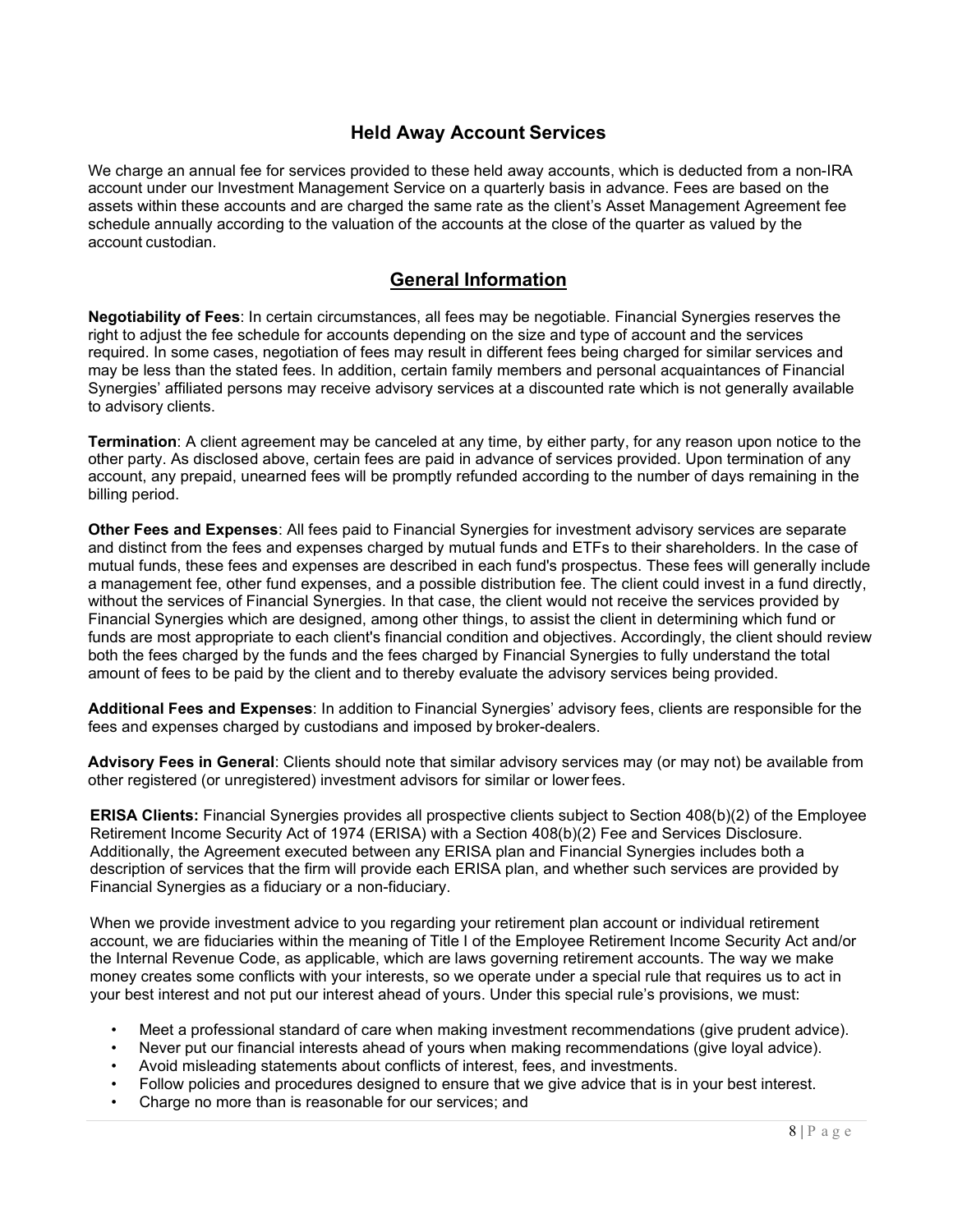Give you basic information about conflicts of interest.

### <span id="page-8-0"></span>**ITEM 6 - PERFORMANCE-BASED FEES AND SIDE-BY-SIDE MANAGEMENT**

As we disclosed in the previous section of this Brochure, our firm enters Performance-Based Fee arrangements with certain clients as appropriate. This means that we manage accounts paying us on a performance basis side-by-side with accounts not paying performance fees.

#### **Since we always endeavor to put the interest of our clients first as part of our fiduciary duty as a registered investment advisor, we take the following steps to address any conflicts that may arise with a Performance- Based Fee arrangement:**

- 1. We disclose to clients the existence of all material conflicts of interest.
- 2. We collect, maintain and document accurate, complete, and relevant client background information, including the client's financial goals, objectives, and risk tolerance.
- 3. Our management conducts regular reviews of each client account to verify that all recommendations made to a client are suitable to the client's needs and circumstances and have implemented policies and procedures for fair and consistent allocation of investment opportunities among all client accounts as appropriate.
- 4. On a quarterly basis, we compare holdings and performance of all accounts with similar strategies to identify significant performance disparities indicative of possible favorable treatment.
- 5. On a quarterly basis, we review trading frequency and portfolio turnover rates to identify possible patterns of "window dressing," "portfolio churning," or any intent to manipulate trading to boost performance near the reporting period.
- 6. We educate our employees regarding the responsibilities of a fiduciary, including the need for having a reasonable and independent basis for the investment advice provided to clients and equitable treatment of all clients, regardless of the fee arrangement.

Performance-Based Fees will only be charged in accordance with the provisions of Rule 205-3 of the Investment Advisers Act of 1940 and/or applicable state regulations. The fees will not be offered to any client residing in a state in which such fees are prohibited.

The client must understand the Performance-Based Fee method of compensation and its risks prior to entering into a management contract with us.

\*\*To be clear – we have no intention of treating or investing our Performance-Based Fee clients any differently than we do our Asset-Based Fee clients.

# <span id="page-8-1"></span>**ITEM 7 - TYPES OF CLIENTS**

Financial Synergies provides advisory services to individuals, including high net worth individuals, pension and profit-sharing plans, trusts, estates, charitable organizations, corporations, and other businesses.

# <span id="page-8-2"></span>**ITEM 8 - METHODS OF ANALYSIS, INVESTMENT STRATEGIES AND RISK OFLOSS**

Financial Synergies constructs portfolios for our clients using a mix of individual stocks, bonds, ETFs, exchangetraded notes, closed-end funds, mutual funds, structured notes, alternative investments, and cryptocurrencies.

# **Methods of Analysis**

We use the following methods of analysis in formulating our investment advice and/or managing client assets:

#### **Fund Analysis**: When selecting a mutual fund or exchange-traded fund (ETF) for our portfolios, we analyze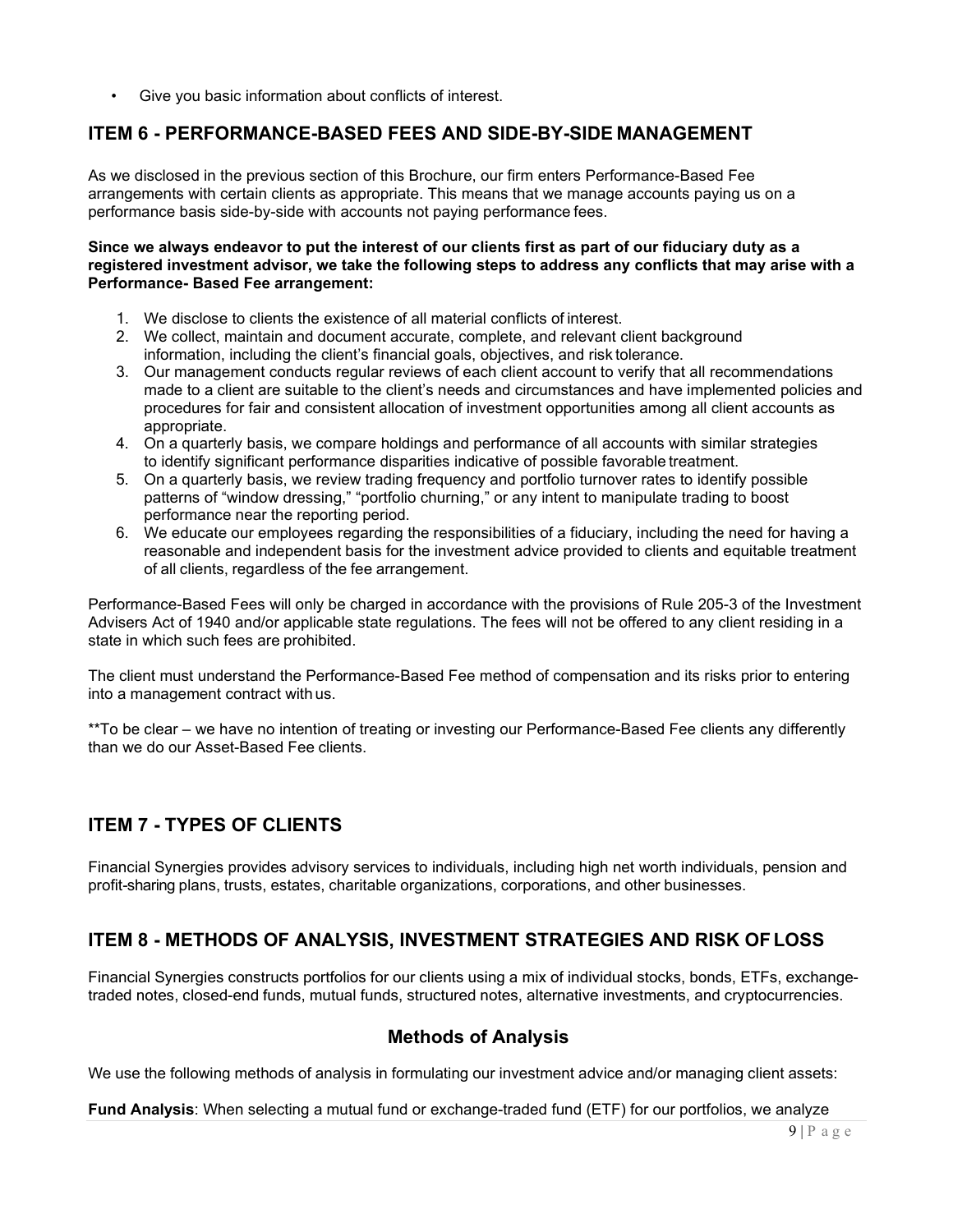many different factors including conversations with the fund manager; performance history and consistency; fund category; track record; investment objectives; composition and focus; stewardship; and fee structure and expenses. We want to see that the manager has demonstrated an ability to invest successfully over a long period of time and in different economic conditions. We also look at the underlying securities in a fund to determine if there is significant overlap in the underlying investments held in other funds in client portfolios. We also monitor the funds regularly to determine if they are continuing to follow their stated investment strategy.

A risk of fund analysis is that, as in all securities investments, past performance does not guarantee future results. A manager who has been successful may not be able to replicate that success in the future. In addition, as we do not control the underlying investments in a fund, managers of different funds held by the client may purchase the same security, increasing the risk to the client if that security were to fall in value. There is also a risk that a manager may deviate from the stated investment mandate or strategy of the fund, which could make the fund less suitable for the client's portfolio. It is our job to monitor this and adjust the portfolio as needed – which we do on a regular basis.

**Legacy Holdings:** Investment advice may be offered on any investment held by a client at the start of the advisory relationship. In general, depending on tax considerations and client sentiment, these investments will be sold over time and the assets invested in the appropriate Financial Synergies strategy. As with any investment decision, there is the risk that Financial Synergies' timing with respect to the sale and reinvestment of these assets will be less than ideal or even result in a loss to the client.

**Risks for all forms of analysis:** Our securities analysis methods rely on the assumption that the companies whose securities we purchase and sell, the rating agencies that review these securities, and other publicly available sources of information about these securities, are providing accurate and unbiased data. While we are alert to indications that data may be incorrect, there is always a risk that our analysis may be compromised by inaccurate or misleading information.

# **Investment Strategies**

We use the following strategies in managing client accounts, provided that such strategies are appropriate to the needs of the client and consistent with the client's investment objectives, risk tolerance, and time horizons, among other considerations:

**Asset Allocation:** The primary investment strategy used by Financial Synergies is based on diversification of the client's assets among a variety of investment vehicles and asset classes, popularly termed "Asset Allocation". The focus of Financial Synergies' recommendations is primarily to achieve a diversified portfolio of investment assets with desirable risk and return characteristics. Financial Synergies' Investment Committee meets regularly to evaluate new and reevaluate existing investment opportunities. During these meetings we deliberate issues regarding the proper allocation of client assets based on current conditions.

**Long-term purchases:** In general, we purchase securities with the idea of holding them in the client's account long-term (longer than one year). In extreme circumstances, we may be forced to sell a fund completely, within a year of buying it. An example would be a fund manager resigns, and we do not have confidence in the new management. Also, fund positions may be trimmed occasionally to rebalance the portfolio.

A risk in a long-term purchase strategy is that by holding the security for this length of time, it may decline in value before we make the decision to sell. Financial Synergies does not guarantee the future performance of the account or any specific level of performance, the success of any investment decision or strategy that the Firm may use, or the success of the Firm's overall management of the account. The client understands that the investment decisions we make for the client's account are subject to various market, currency, economic, political, and business risks, and that those investment decisions will not always be profitable. Clients are reminded that investing in any security entails risk of loss which they should be willing to bear.

**General Risks**: Investing in securities involves a risk of loss that you should be prepared to bear, including loss of your original principal. Past performance is not indicative of future results; therefore, you should not assume that future performance of any specific investment or investment strategy will be profitable. We do not provide any representation or guarantee that your goals will be achieved.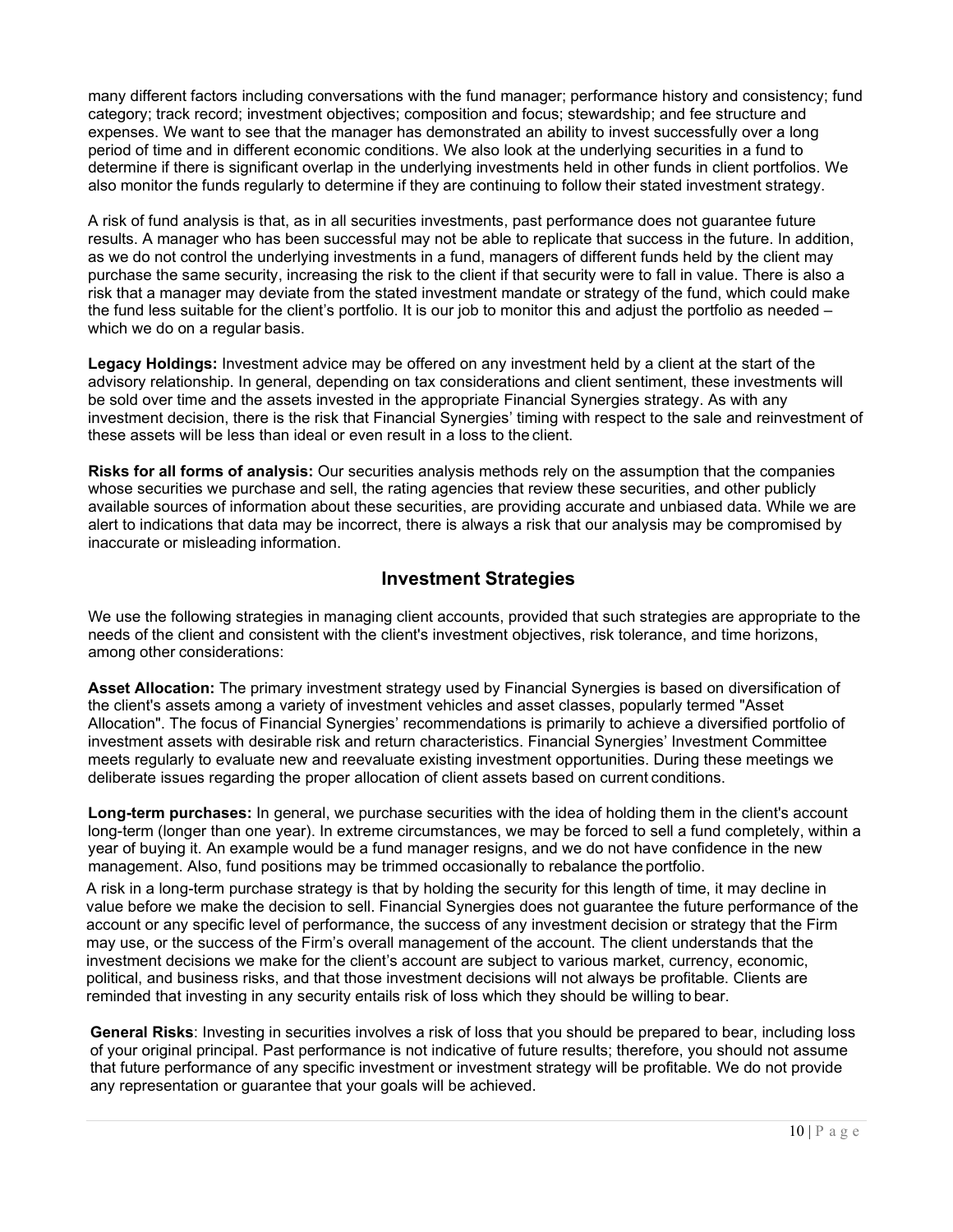**Digital Assets** – We may invest client accounts in virtual currencies, crypto-currencies, and digital coins and tokens ("Digital Assets"). The investment characteristics of Digital Assets generally differ from those of traditional currencies, commodities, or securities. Importantly, Digital Assets are not backed by a central bank or a national, supra-national or quasi-national organization, any hard assets, human capital, or other form of credit. Rather, Digital Assets are market-based: a Digital Asset's value is determined by (and fluctuates often, according to) supply and demand factors, the number of merchants that accept it, and/or the value that various market participants place on it through their mutual agreement, barter, or transactions.

**Price Volatility of Digital Assets** – A principal risk in trading Digital Assets is the rapid fluctuation of market price. High price volatility undermines Digital Assets' role as a medium of exchange as consumers or retailers are much less likely to accept them as a form of payment. The value of client portfolios relates in part to the value of the Digital Assets held in the client portfolio and fluctuations in the price of Digital Assets could adversely affect the value of a client's portfolio. There is no guarantee that a client will be able to achieve a better than average market price for Digital Assets or will purchase Digital Assets at the most favorable price available. The price of Digital Assets achieved by a client may be affected generally by a wide variety of complex and difficult to predict factors such as Digital Asset supply and demand; rewards and transaction fees for the recording of transactions on the blockchain; availability and access to Digital Asset service providers (such as payment processors), exchanges, miners or other Digital Asset users and market participants; perceived or actual Digital Asset network or Digital Asset security vulnerability; inflation levels; fiscal policy; interest rates; and political, natural and economic events.

**Digital Asset Service Providers** – Several companies and financial institutions provide services related to the buying, selling, payment processing and storing of virtual currency (i.e., banks, accountants, exchanges, digital wallet providers, and payment processors). However, there is no assurance that the virtual currency market, or the service providers necessary to accommodate it, will continue to support Digital Assets, continue in existence, or grow. Further, there is no assurance that the availability of and access to virtual currency service providers will not be negatively affected by government regulation or supply and demand of Digital Assets. Accordingly, companies or financial institutions that currently support virtual currency may not do so in the future.

**Custody of Digital Assets** – Under the Advisers Act, SEC registered investment advisers are required to hold securities with "qualified custodians," among other requirements. Certain Digital Assets may be deemed to be securities. Currently, many of the companies providing Digital Assets custodial services fall outside of the SEC's definition of "qualified custodian", and many long-standing, prominent qualified custodians do not provide custodial services for Digital Assets or otherwise provide such services only with respect to a limited number of actively traded Digital Assets. Accordingly, clients may use non-qualified custodians to hold all or a portion of their Digital Assets.

**Government Oversight of Digital Assets** – The regulatory schemes—both foreign and domestic—possibly affecting Digital Assets or a Digital Asset network may not be fully developed and subject to change. It is possible that any jurisdiction may, in the near or distant future, adopt laws, regulations, policies or rules directly or indirectly affecting a Digital Asset network, generally, or restricting the right to acquire, own, hold, sell, convert, trade, or use Digital Assets, or to exchange Digital Assets for either fiat currency or other virtual currency. It is also possible that government authorities may take direct, or indirect investigative or prosecutorial action related to, among other things, the use, ownership, or transfer of Digital Assets, resulting in a change to its value or to the development of a Digital Asset network.

# <span id="page-10-0"></span>**ITEM 9 - DISCIPLINARY INFORMATION**

We are required to disclose any legal or disciplinary events that are material to a client's or prospective client's evaluation of our advisory business or the integrity of our management.

#### **\*\*Neither our firm nor our management personnel have any reportable disciplinary events to disclose.**

# <span id="page-10-1"></span>**ITEM 10 - OTHER FINANCIAL INDUSTRY ACTIVITIES AND AFFILIATIONS**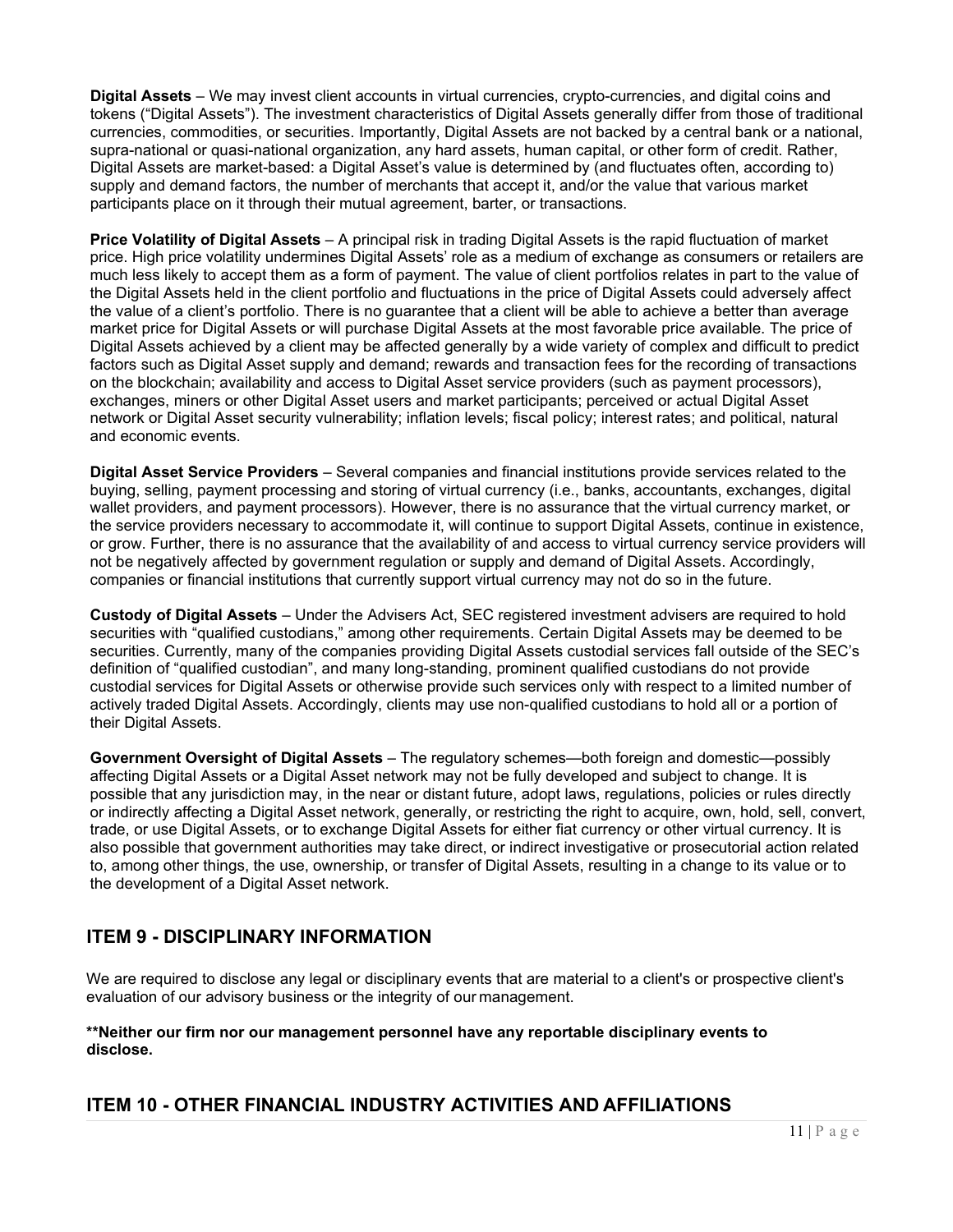Financial Synergies nor any of its employees have other external affiliations to report to you.

# <span id="page-11-0"></span>**ITEM 11 - CODE OF ETHICS, PARTICIPATION OR INTEREST IN CLIENT TRANSACTIONS AND PERSONAL TRADING**

Our firm has adopted a Code of Ethics which sets forth high ethical standards of business conduct that we require of our employees, including compliance with applicable federal securities laws.

Financial Synergies and our personnel owe a duty of loyalty, fairness, and good faith towards our clients, and have an obligation to adhere not only to the specific provisions of the Code of Ethics but to the general principles that guide the Code.

Our Code of Ethics includes policies and procedures for the review of employee securities transactions reports as well as initial and annual securities holdings reports that must be submitted by the firm's employees. Among other things, our Code of Ethics also requires the prior approval of any acquisition of securities in a limited offering (e.g., private placement) or an initial public offering. Our code also provides for oversight, enforcement, and recordkeeping provisions.

Financial Synergies' Code of Ethics further includes the firm's policy prohibiting the use of material non-public information. While we do not believe that we have any access to non-public information, all employees are reminded that such information may not be used in a personal or professional capacity.

Financial Synergies and individuals associated with our firm are prohibited from engaging in principal or agency cross transactions.

Our Code of Ethics is designed to ensure that the personal securities transactions, activities, and interests of our employees will not interfere with (i) making decisions in the best interest of advisory clients and (ii) implementing such decisions while, at the same time, allowing employees to invest for their own accounts.

Our firm and/or individuals associated with our firm may buy or sell for their personal accounts' securities identical to or different from those recommended to our clients. In addition, any related person(s) may have an interest or position in a certain security, which may also be recommended to a client.

It is the expressed policy of our firm that no person employed by us may purchase or sell an individual stock prior to a transaction being implemented for an advisory account, thereby preventing such employee from benefiting from transactions placed on behalf of advisory accounts.

As these situations present potential conflicts of interest, we have established the following to ensure its fiduciary responsibilities:

- 1) No director, officer or employee of Financial Synergies shall buy or sell securities for his/her personal portfolio when the decision is substantially derived, in whole or in part, by reason of his/her employment unless the information is also available to the investing public on reasonable inquiry. No person of Financial Synergies shall prefer his/her own interest to that of the advisory client.
- 2) Financial Synergies maintains a list of all securities holdings for itself, and anyone associated with this advisory practice with access to advisory recommendations. These holdings are reviewed on a regular basis by the Portfolio Manager.
- 3) Financial Synergies emphasizes the unrestricted right of the client to decline to implement any advice rendered.
- 4) Financial Synergies requires that all firm individuals must act in accordance with all applicable Federal and State regulations governing registered investment advisory practices.
- 5) Any firm individual not in observance of the above may be subject to disciplinary action up to and including termination.

A copy of our Code of Ethics is available to our advisory clients and prospective clients. You may request a copy from us at any time**.**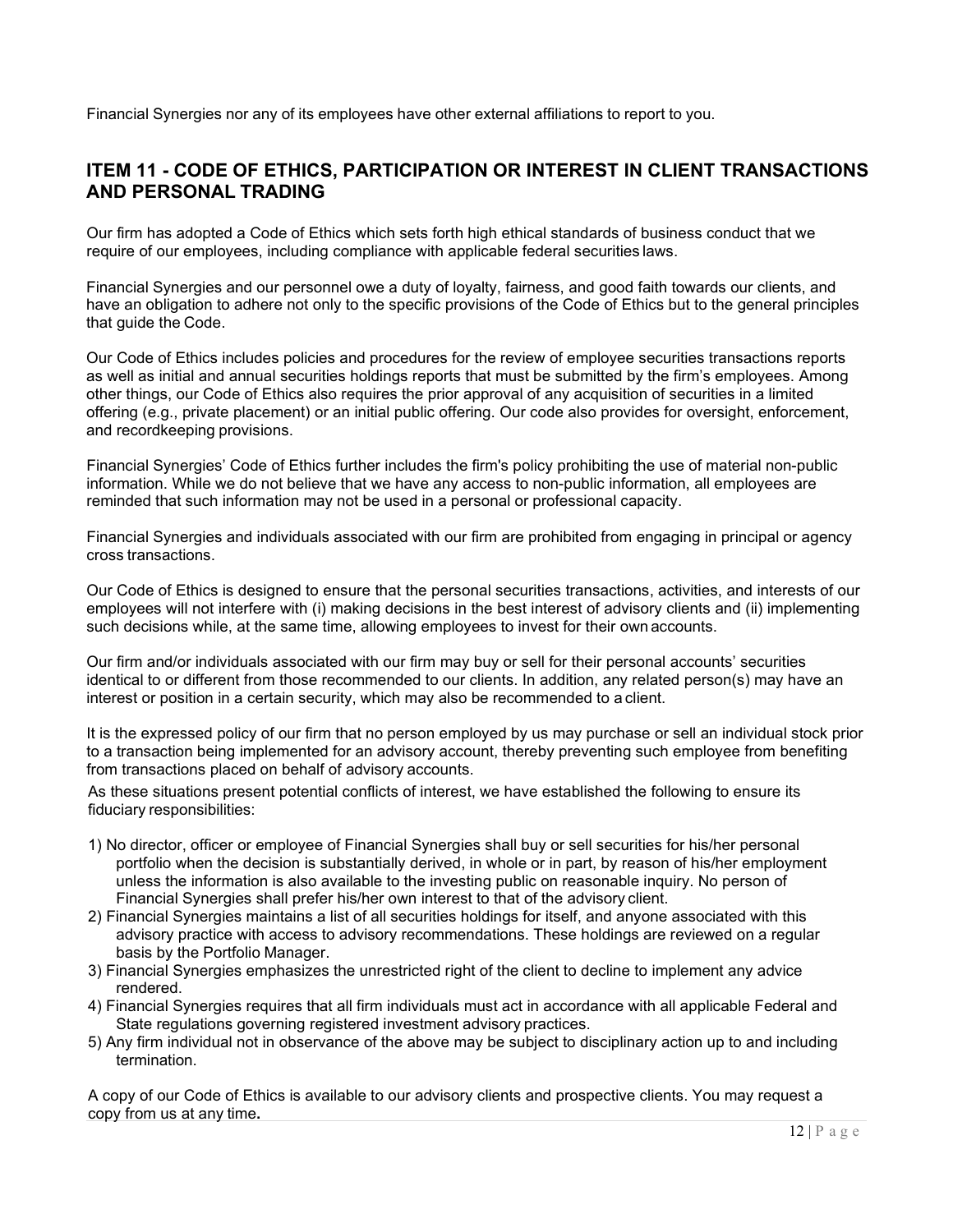# <span id="page-12-0"></span>**ITEM 12 - BROKERAGE PRACTICES**

### **Investment Management Services**

#### **The custodian and brokers we use**

Financial Synergies ("we"/"our") do not maintain custody of your assets that we manage, although we may be deemed to have custody of your assets if you give us authority to withdraw assets from your account (see Item 15 - Custody, below). Your assets must be maintained in an account at a "qualified custodian," generally a broker-dealer or bank. We recommend that our clients use Charles Schwab & Co., Inc. (Schwab) or Fidelity Brokerage Services (Fidelity), registered broker-dealers, member SIPC, as the qualified custodian(s). We are independently owned and operated and are not affiliated with Schwab or Fidelity. Schwab or Fidelity will hold your assets in a brokerage account and buy and sell securities when we/you instruct them to. While we recommend that you use Schwab or Fidelity as custodian/broker, you will decide whether to do so and will open your account with Schwab or Fidelity by entering into an account agreement directly with them. Conflicts of interest associated with this arrangement are described below as well as in Item 14 (Client referrals and other compensation). You should consider these conflicts of interest when selecting your custodian.

We reserve the right to decline acceptance of any client account for which the client directs the use of a brokerdealer other than Schwab or Fidelity if we believe that the client's choice would hinder our ability to service the account. In directing the use of Schwab or Fidelity, or any other broker-dealer, Financial Synergies will not have authority to negotiate commissions on a trade-by-trade basis, or to necessarily obtain volume discounts, and best execution may not be achieved.

#### **How we select brokers/custodians**

We recommend the use of Schwab or Fidelity, a custodian/broker, to hold your assets and execute transactions. When considering whether the terms that Schwab or Fidelity provides are, overall, most advantageous to you when compared with other available providers and their services, we consider a wide range of factors, including:

- Combination of transaction execution services and asset custody services (generally without a separate fee for custody)
- Capability to execute, clear, and settle trades (buy and sell securities for your account)
- Capability to facilitate transfers and payments to and from accounts (wire transfers, check requests, bill payment, etc.)
- Breadth of available investment products (stocks, bonds, mutual funds, exchange-traded funds [ETFs], etc.)
- Availability of investment research and tools that assist us in making investment decisions
- Quality of services
- Competitiveness of the price of those services (commission rates, margin interest rates, other fees, etc.) and willingness to
- Reputation, financial strength, security, and stability
- Prior service to us and our clients
- Services delivered or paid for by Schwab or Fidelity
- Availability of other products and services that benefit us, as discussed below (see "Products and services available to us from Schwab or Fidelity")

#### **Your brokerage and custody costs**

For our clients' accounts that are maintained by Schwab or Fidelity, Schwab or Fidelity generally do not charge you separately for custody services but is compensated by charging you commissions or other fees on trades that it executes or that settle into your Schwab or Fidelity account. Certain trades (for example, mutual funds and ETFs) do not incur Schwab or Fidelity commissions or transaction fees. These fees are in addition to the commissions or other compensation you pay the executing broker-dealer. Because of this, to minimize your trading costs, we have Schwab or Fidelity execute most trades for your account.

We are not required to select the broker or dealer that charges the lowest transaction cost, even if that broker provides execution quality comparable to other brokers or dealers. Although we are not required to execute all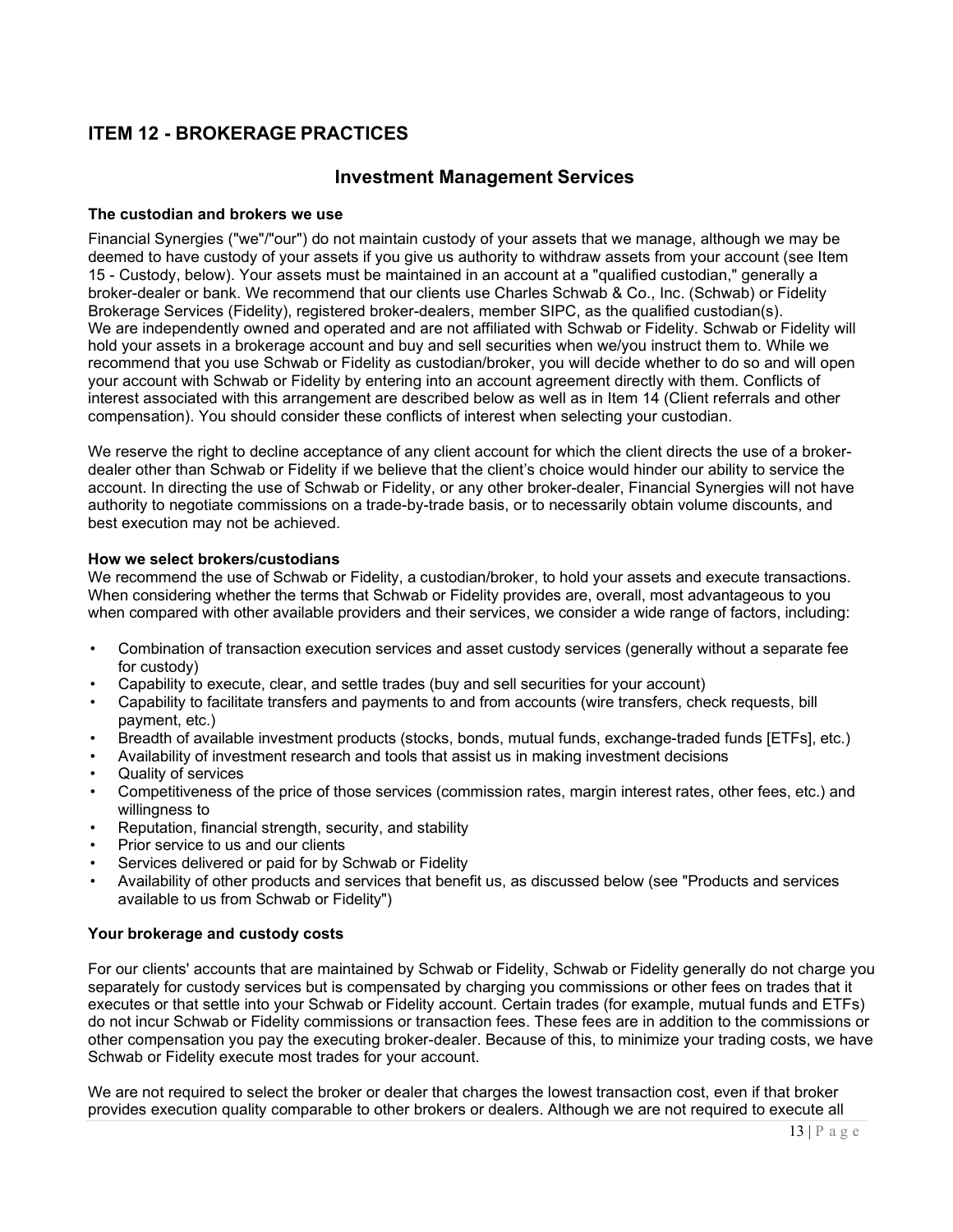trades through Schwab or Fidelity, we have determined that having Schwab or Fidelity execute most trades is consistent with our duty to seek "best execution" of your trades. Best execution means the most favorable terms for a transaction based on all relevant factors, including those listed above (see "How we select brokers/custodians"). By using another broker or dealer you may pay lower transaction costs.

#### **Products and services available to us from Schwab and Fidelity**

Schwab and Fidelity provide us and our clients with access to their institutional brokerage services (trading, custody, reporting, and related services), many of which are not typically available to Schwab or Fidelity retail customers. Schwab and Fidelity also make available various support services. Some of those services help us manage or administer our clients' accounts, while others help us manage and grow our business. Schwab and Fidelity's support services are generally available on an unsolicited basis (we do not have to request them) and at no charge to us. Following is a more detailed description of Schwab's support services:

**Services that benefit you.** Schwab and Fidelity's brokerage services include access to a broad range of investment products, execution of securities transactions, and custody of client assets. The investment products available through Schwab and Fidelity include some to which we might not otherwise have access or that would require a significantly higher minimum initial investment by our clients. Schwab and Fidelity's services described in this paragraph generally benefit you and your account.

**Services that do not directly benefit you.** Schwab and Fidelity also make available to us other products and services that benefit us but do not directly benefit you or your account. These products and services assist us in managing and administering our clients' accounts and operating our firm. They include investment research, both Schwab and Fidelity s own and that of third parties. We use this research to service all or a substantial number of our clients' accounts, including accounts not maintained at Schwab and Fidelity. In addition to investment research, Schwab and Fidelity also makes available software and other technology that:

- Provide access to client account data (such as duplicate trade confirmations and account statements)
- Facilitate trade execution and allocate aggregated trade orders for multiple client accounts
- Provide pricing and other market data
- Facilitate payment of our fees from our clients' accounts
- Assist with back-office functions, recordkeeping, and client reporting

#### **Block trades**

In general, Financial Synergies *will not* block trades except when adding a new fund across client portfolios, eliminating a fund from all accounts, or changing the percentages of an allocation for many accounts, as applicable. When blocking trades, we trade an aggregate block of securities composed of assets from multiple client accounts. Depending on the security traded, failure to aggregate a trade may result in clients paying a different price for the same security on the same or a different trading day.

Financial Synergies' block trading policy and procedures are as follows:

- 1) Financial Synergies' policies for the aggregation of transactions shall be fully disclosed in this Form ADV.
- 2) Financial Synergies will not aggregate transactions unless it believes that aggregation is consistent with our fiduciary duty to our clients and is consistent with the terms of Financial Synergies 's investment advisory agreement with each client for which trades are being aggregated.
- 3) No advisory client will be favored over any other client; each client that participates in an aggregated order will participate at the average share price for all Financial Synergies' transactions in a given security on a given business day. Transaction costs will be based on the number of shares traded for each client (Schwab and Fidelity charge on an account-by-account basis).
- 4) Financial Synergies will prepare, before entering an aggregated order, a trade blotter specifying the participating client accounts and how it intends to allocate the order among those clients.
- 5) Financial Synergies' books and records will separately reflect, for each client account, the orders of which are aggregated, the securities held by, and bought and sold for that account.
- 6) Funds and securities of clients whose orders are aggregated will be deposited with one or more banks or broker-dealers, and neither the clients' cash nor their securities will be held collectively any longer than is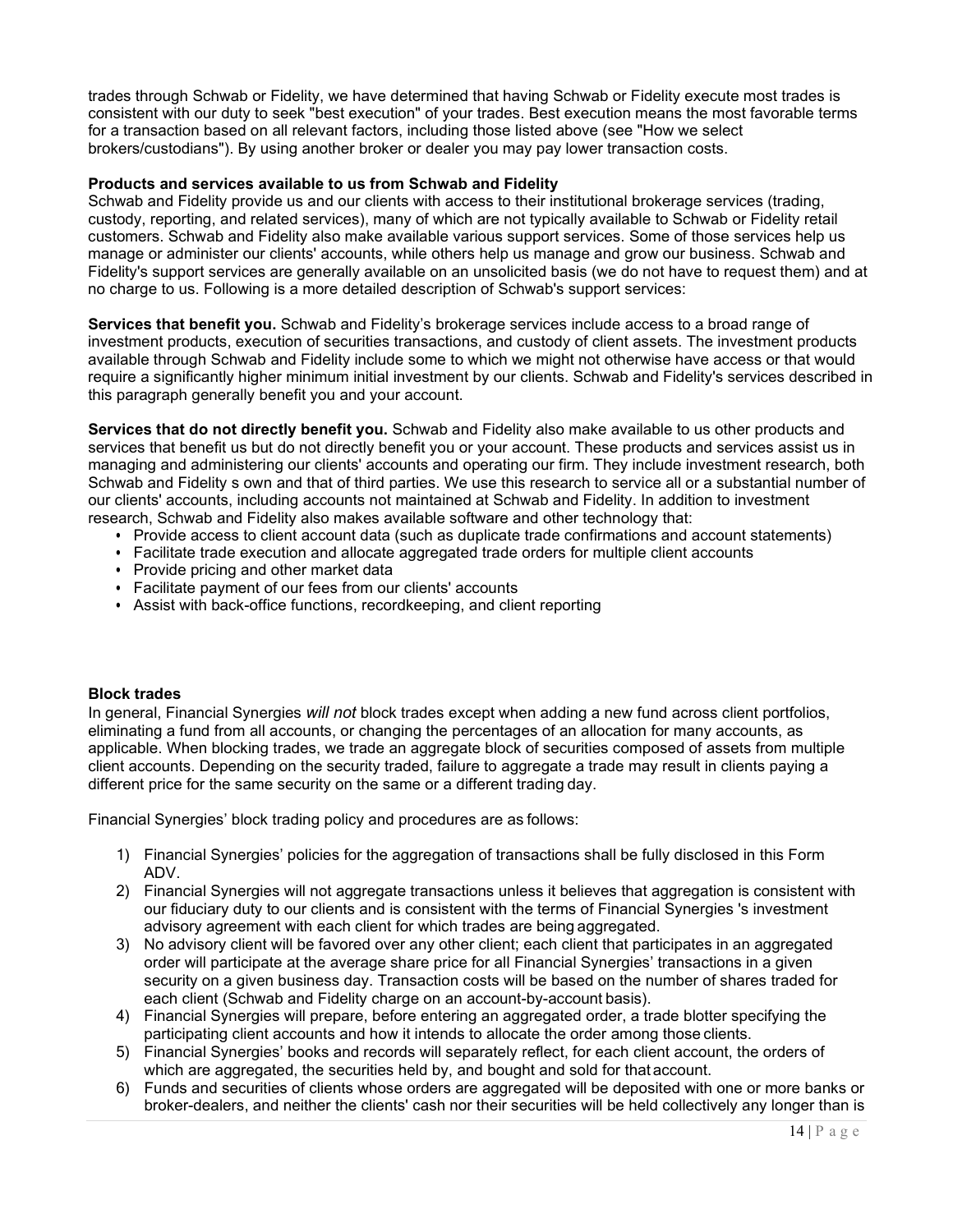necessary to settle the purchase or sale in question on a delivery versus payment basis; cash or securities held collectively for clients will be delivered out to the custodian bank or broker-dealer as soon as practicable following thesettlement.

- 7) Financial Synergies will receive no additional compensation or remuneration of any kind because of the proposed aggregation; and
- 8) Financial Synergies' employees may participate in block trades with clients.

### <span id="page-14-0"></span>**ITEM 13 - REVIEW OF ACCOUNTS**

### **Investment Management Services**

While the underlying securities within Investment Management Services accounts are continuously monitored, these accounts are reviewed at least monthly by one or more members of the Investment Committee, which includes Michael Booker, Heath Hightower, Bryan Zschiesche, Michael Minter, Will Goodson, and Kevin Nelson. Accounts are reviewed in the context of each client's stated investment objectives and guidelines. More frequent reviews may be triggered by material changes in variables such as the client's individual circumstances, or the market, political or economic environment.

Investment Management Services clients receive monthly statements and confirmations of transactions from their broker-dealer. In addition, Financial Synergies will provide quarterly reports summarizing account performance, balances, and holdings.

### **Held Away Account Services**

We review these accounts daily as data is refreshed by the custodian. We provide quarterly statements showing account performance, balances and holdings as reported by the account custodian.

# <span id="page-14-1"></span>**ITEM 14 - CLIENT REFERRALS AND OTHER COMPENSATION**

Compensation for such referrals is agreed upon in writing, and disclosure is made to the respective clients.

Parametric Portfolio Associates, LLC -We have an Subadviser arrangement with Parametric Portfolio Associates, LLC ("Subadviser") to provide discretionary investment management services for designated Account assets upon the terms and conditions of the Agreement and each Investment Strategy Addendum between Subadviser and Adviser. For each Account to which the Subadviser provides services we shall pay a fee to Subadviser ranging from .05% to .035% depending on size. The client is not charged any fees above what is agreed to in the Asset Management Agreement with Financial Synergies. Disclosure is made to the respective clients.

Clients have the option to use a third-party advisor, Paragon Capital Management, LLC "Paragon" (through the Schwab Advisory Network). Clients can decide whether they wish to do so. If they wish to use Paragon, they will enter into an account agreement directly with Paragon that describes the advisory fee and related expenses to be paid to Paragon. FSWA will have access to client's information at Paragon by access to downloads.

We receive client referrals from Charles Schwab & Co., Inc. ("Schwab) through participation in Schwab Advisor Network ("the Service"). The Service is designed to help investors find an independent investment advisor. Schwab is a broker-dealer independent of and unaffiliated with Financial Synergies. Schwab does not supervise Financial Synergies and has no responsibility for Financial Synergies' management of clients' portfolios or our other advice or services. Financial Synergies pays Schwab fees to receive client referrals through the Service. Financial Synergies' participation in the Service may raise potential conflicts of interest describedbelow.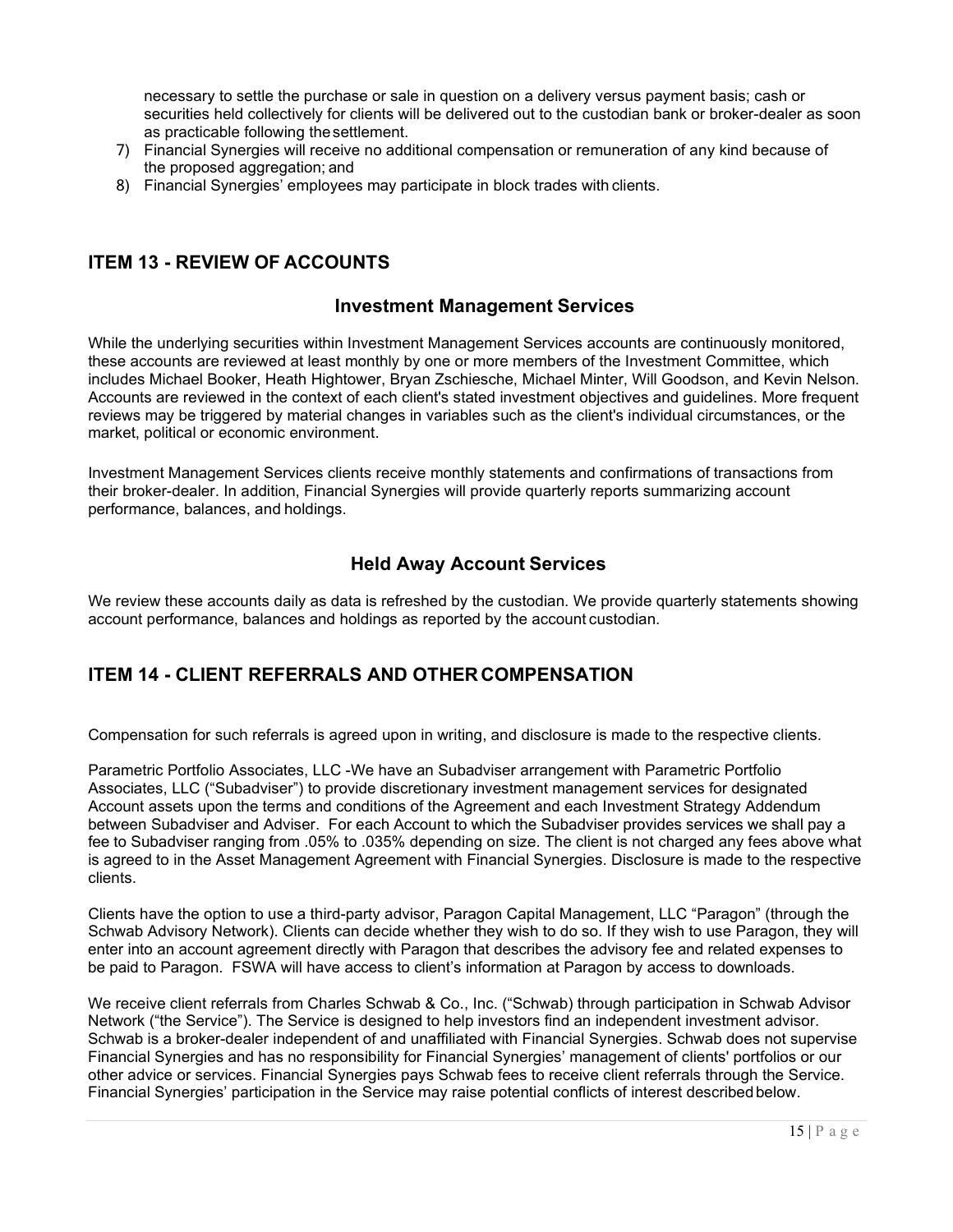Financial Synergies pays Schwab a Participation Fee on all referred clients' accounts that are maintained in custody at Schwab and a Non-Schwab Custody Fee on all accounts that are maintained at, or transferred to, another custodian. The Participation Fee paid by Financial Synergies is a percentage of the value of the assets in the client's account. Financial Synergies pays Schwab the Participation Fee for so long as the referred client's account remains in custody at Schwab. The Participation Fees are billed to Financial Synergies quarterly and may be increased, decreased or waived by Schwab from time to time. The Participation Fees are paid by Financial Synergies and not by the client. Financial Synergies does not charge clients referred through the Service fees or costs greaterthan the fees or costs Financial Synergies charges clients with similar portfolios who were not referred through the Service.

Financial Synergies would pay Schwab a Non-Schwab Custody Fee if custody of a referred client's account was not maintained by, or assets in the account were transferred from Schwab. The Non-Schwab Custody Fee is a one-time payment equal to a percentage of the assets placed with a custodian other than Schwab. The Non-Schwab Custody Fee is higher than the Participation Fees the Advisor generally would pay in a single year. Thus, Financial Synergies will have an incentive to recommend that client accounts be held in custody at Schwab.

The Participation and Non-Schwab Custody Fees are based on the amount of assets in accounts of Financial Synergies clients who were referred by Schwab and those referred clients' family members living in the same household. Thus, Financial Synergies will have incentives to encourage household members of clients referred through the Service to maintain custody of their accounts at Schwab.

We receive an economic benefit from Schwab and Fidelity in the form of the support products and services it makes available to us and other independent investment advisors whose clients maintain their accounts at Schwab and Fidelity. In addition, Schwab and Fidelity have also agreed to pay for certain products and services for which we would otherwise have to pay once the value of our clients' assets in accounts at Schwab and Fidelity reaches a certain size. You do not pay more for assets maintained at Schwab and Fidelity as a result of these arrangements. However, we benefit from the arrangement because the cost of these services would otherwise be borne directly by us. You should consider these conflicts of interest when selecting a custodian. The products and services provided by Schwab and Fidelity, how they benefit us, and the related conflicts of interest are described above (see Item 12—Brokerage Practices).

#### **INDIRECT COMPENSATION FROM MUTUAL FUND COMPANIES**

Financial Synergies receives some financial assistance from mutual fund companies with whom we have placed some client assets. This assistance is applied only to client events and seminars. Accepting these funds puts us in a conflict of interest with our clients, as we normally would pay for the client events and seminarsdirectly.

Thus, the receipt of this assistance may incent us to inappropriately place client assets in these funds. We monitor this potential conflict in our regular reviews of client portfolios to ensure that we continue to follow the guidelines the client has agreed to and that all investments continue to meet our requirements, whether they provide us with assistance or not.

# <span id="page-15-0"></span>**ITEM 15 - CUSTODY**

Invoicing: Financial Synergies is deemed to have custody of the funds and securities due to its authority to make withdrawals from client accounts to pay its advisory fee. However, a surprise examination is not required because Financial Synergies has written authorization from each client to deduct advisory fees from the account held with the qualified custodian and each time a fee is directly deducted from a client account, we send the qualified custodian an invoice or statement of the amount of the fee to be deducted from the client's account.

Standing Letters of Authority: Financial Synergies has been deemed to have inadvertent custody because of you providing us with Standing Letters of Authorization ("SLOA(s)") to withdraw funds from your portfolio account to pay third parties. Notwithstanding that, a surprise examination is not required as we are relying on the conditions set forth in the No-Action letter issued by the Securities and Exchange Commission on February 21, 2017. Pursuant to the conditions set forth in the No-Action Letter, Financial Synergies confirms that (1) you provide an instruction to the qualified custodian, in writing, that includes the your signature, the third party's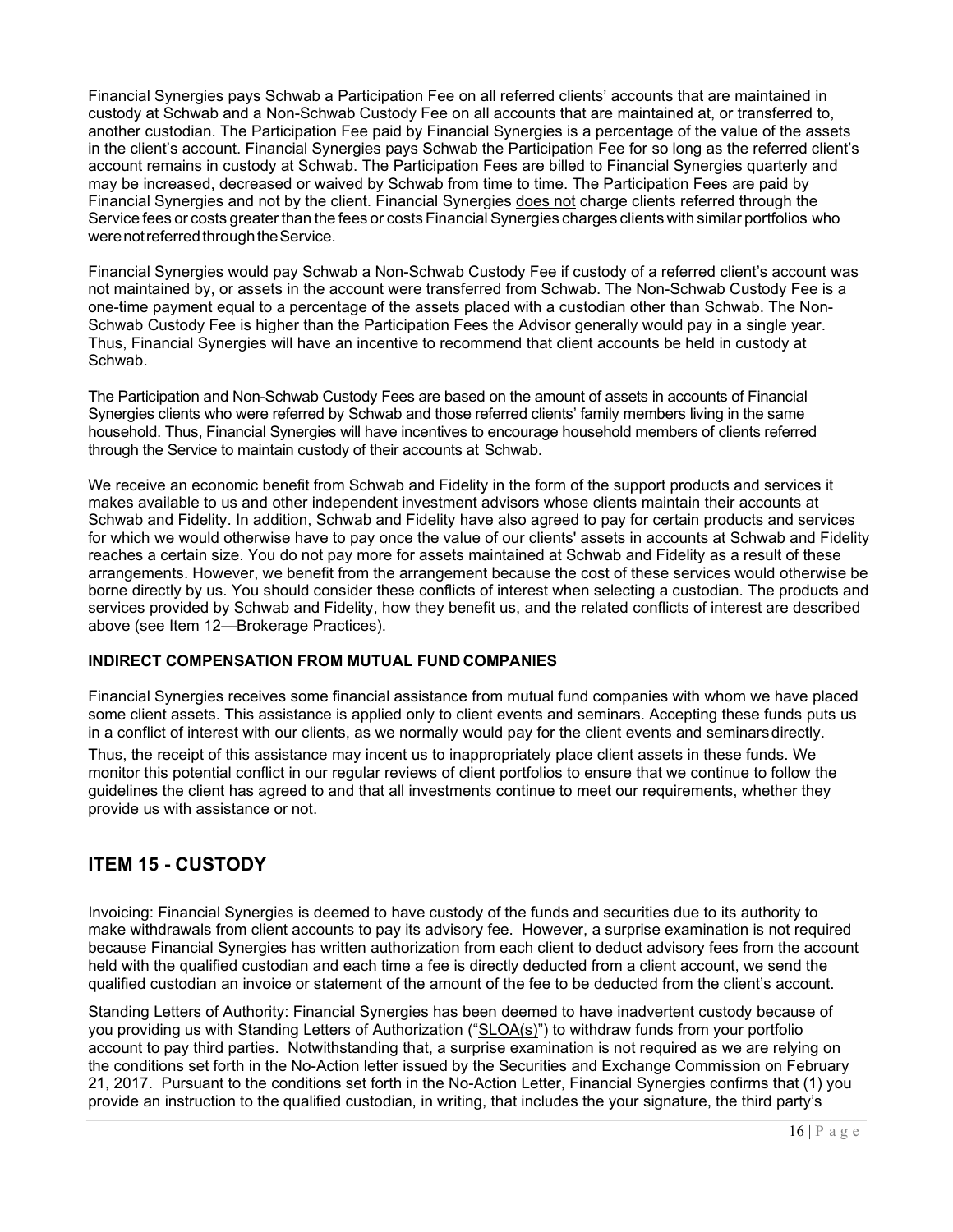name, and either the third party's address or the third party's account number at a custodian to which the transfer should be directed; (2) you authorize us, in writing, either on the qualified custodian's form or separately, to direct transfers to the third party either on a specified schedule or from time to time; (3) The custodian performs appropriate verification of the instruction, such as a signature review or other method to verify the your authorization, and the custodian provides a transfer of funds notice to you promptly after each transfer; (4) you have the ability to terminate or change the instruction to the custodian; (5) we have no authority or ability to designate or change the identity of the third party, the address, or any other information about the third party contained in the your instruction; (6) we maintain records showing that the third party is not a related party of Financial Synergies or located at the same address as Financial Synergies; and (7) the custodian sends you, in writing, an initial notice confirming the instruction and an annual notice reconfirming the instruction.

The Custodian maintains custody of the client's assets. Therefore, each client must select a custodian and may be required to pay custodian fees. Also, clients will incur brokerage and other transaction costs during our management of their accounts. Clients will receive account statements from one or more qualified custodians covering the funds and securities in their account(s). We encourage you to carefully review such statements and compare such official custodial records to the account statements that we may provide to you.

# <span id="page-16-0"></span>**ITEM 16 - INVESTMENT DISCRETION**

Most of our Investment Management Services are provided on a discretionary basis, which means that we will place trades in a client's account as we deem appropriate based on the information previously gathered, without contacting the client prior to each trade to obtain the client's permission. Under these circumstances our discretionary authority includes the ability to do the following without contacting theclient:

- Determine the security to buy or sell; and/or
- Determine the amount of the security to buy or sell.

Clients give us discretionary authority when they sign a discretionary investment management agreement with our firm (which grants us a limited power of attorney) and may reasonably limit this authority by giving us written instructions. Clients may also change/amend such limitations by once again providing us with written instructions.

# <span id="page-16-1"></span>**ITEM 17 - VOTING CLIENT SECURITIES**

As a matter of firm policy, we do not vote proxies on behalf of clients. Therefore, although our firm may provide investment advisory services relative to client investment assets, clients maintain exclusive responsibility for: (1) directing the manner in which proxies solicited by issuers of securities beneficially owned by the client shall be voted, and (2) making all elections relative to any mergers, acquisitions, tender offers, bankruptcy proceedings or other events pertaining to the client's investment assets. Clients are responsible for instructing each custodian to forward to the client copies of all proxies and shareholder communications relating to the client's investment assets. We may provide clients with consulting assistance regarding proxy issues if they contactus.

# <span id="page-16-2"></span>**ITEM 18 - FINANCIAL INFORMATION**

Financial Synergies has no financial circumstances to report. Under no circumstances do we require or solicit payment of fees in excess of \$1,200 per client more than six months in advance of services rendered. Therefore, we are not required to include a financial statement.

Financial Synergies Wealth Advisors, Inc. is an investment advisor that is compensated by investment management/advisory fees. Investment management/advisory fees are earned quarterly based on the market value of assets managed by the firm.